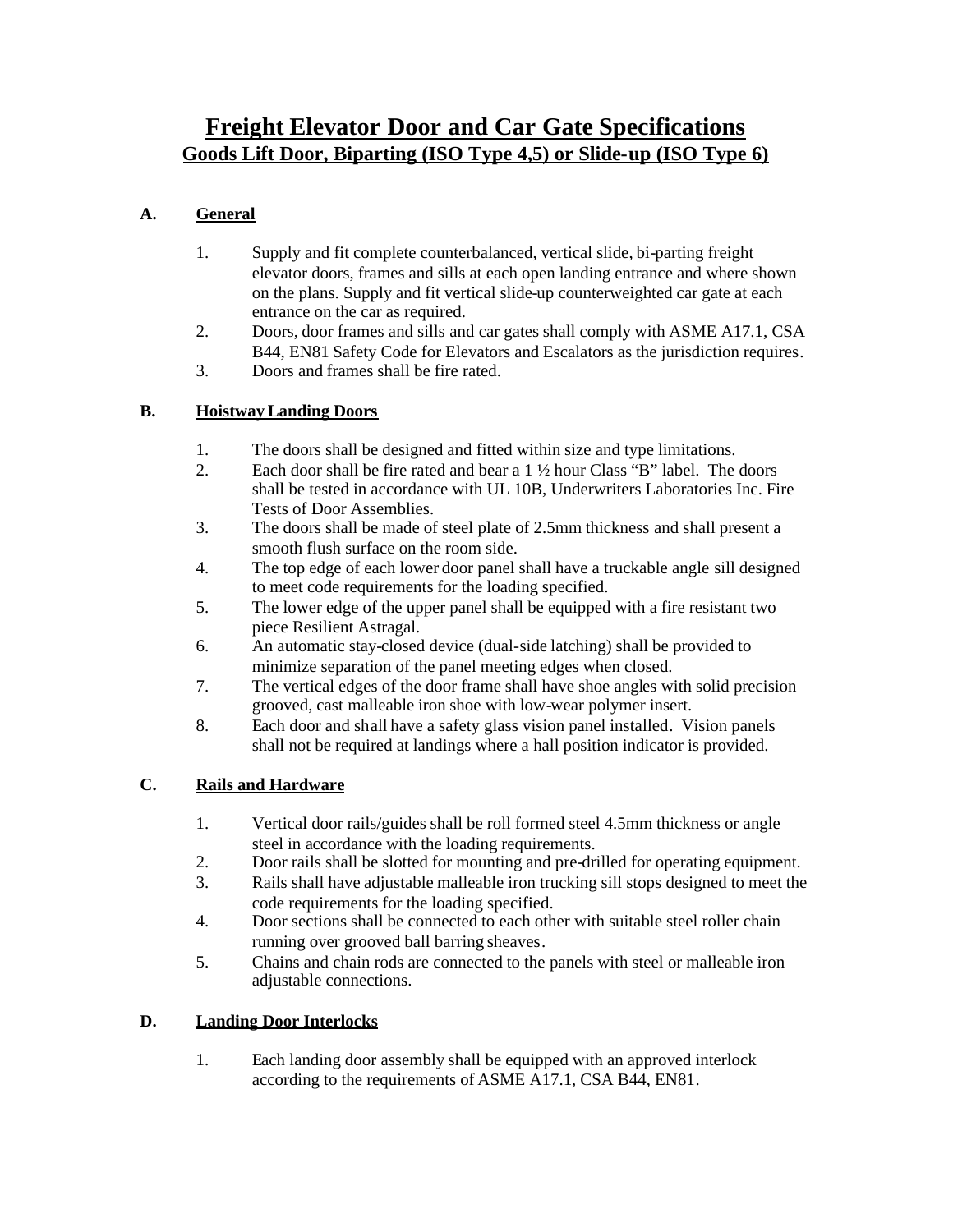- 2. A motor-operated retiring cam (ramp) shall be provided on the interlock side of the car for each line of landing door interlocks. The retiring cam and interlock shall work in conjuction with the elevator control to prevent normal operation of the elevator/lift unless all doors are closed and locked.
- 3. Power operation of the retiring cam motor shall be by the door/gate controller and should provide a smooth, quiet lift and drop, operated by solid state electronic control. No air checks or mechanical damping devices are to be used.

## **E. Power Operation of Hoistway Landing Doors**

- 1. Each door shall be electrically operated with two motorized door operators designed for variable voltage, variable frequency control.
- 2. Door travel shall be determined by proximity sensor actuation from a car mounted non-contact master limit arrangement.
- 3. Motor speed shall be controlled by VVVF drives for smooth door opening and closing and shall be designed to ensure full opening and full closing without slamming or rebounding.
- 4. An automatic stay-open feature (ASO) shall be provided to ensure that the door panels stay fully open.
- 5. All operating mechanisms shall be entirely within the elevator/lift shaft.
- 6. Manual operation shall be available in the event of a power failure.

# **F. Car Doors/Gates**

- 1. Car gates shall be counterweighted vertical single-section, two-section or treesection type as specified.
- 2. The gate shall be constructed of steel tube framing with 3mm diameter, round wire mesh panels, with stiffeners on vertical centers.
- 3. Each gate shall be provided with precision groove guide shoes, shoe angle and guide rails.
- 4. Gate panels and counterweight shall be connected to each other using suitable roller chains arranged to ensure balanced vertical motion with adjustable connectors. At least two independent suspension means shall be provided so that the failure of one suspension means will not allow the gate to fall.
- 5. Each gate shall have a positively guided counterweight arranged to ensure balance vertical motion and an approved electric gate closed contact.

# **G. Power Operation of Car Gates**

- 1. Each car gate shall be electrically operated by a motorized gate operator designed for variable voltage, variable frequency control.
- 2. Car gate travel shall be determined by proximity sensor actuation from a car mounted non-contact proximity sensor arrangement.
- 3. Motor speed shall be controlled by VVVF drives for smooth gate opening and closing and shall be designed to ensure full opening and full closing without slamming or rebounding.
- 4. A light curtain re-opening device shall be provided on each car gate comprised of a multi-beam transmitter/receiver grid designed to cover the full opening width.
- 5. Manual operation shall be available in the event of a power failure.

### **H. PLC Controller**